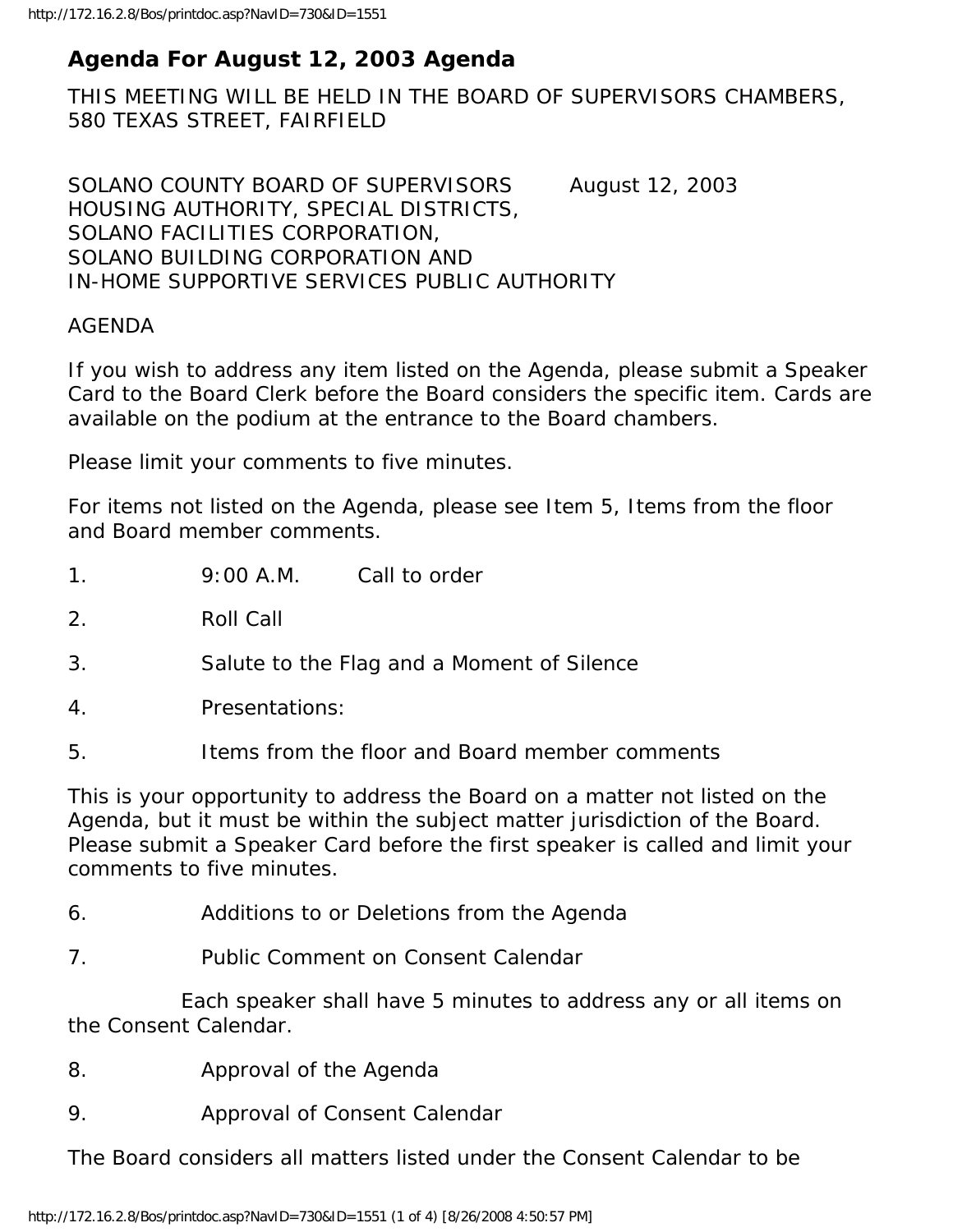routine and will adopt them in one motion. There will be no discussion on these items before the Board votes on the motion unless Board members request specific items be discussed and/or removed from the Consent Calendar.

CONSENT CALENDAR

GENERAL GOVERNMENT

10. Clerk of the Board of Supervisors:

Approval of Minutes: Board of Supervisors July 22, 2003; Rural North Vacaville Water District July 22, 2003

11. General Services:

Approval of agreements with Kitchell of Sacramento, and Swinerton Management and Consulting, Inc. of San Francisco to provide project/ construction management and ancillary architectural/engineering services; authorize the General Services Director or designee to sign any contract modifications (funding of \$230,000 for this purpose included in FY03/04 Final Budget)

12. Treasurer/Tax Collector/County Clerk:

Approval of a resolution and documents providing for issuance of Tax and Revenue Anticipation Notes (TRANS) in the name of Vallejo City Unified School District for FY2003/04 in an amount not to exceed \$20,000,000 (no financial impact to Treasurer's budget)

HEALTH AND SOCIAL SERVICES: None

CRIMINAL JUSTICE: None

LAND USE/TRANSPORTATION

13. Transportation:

 Approval of an agreement with the City of Benicia for the County to provide County Surveyor services on a reimbursable basis; authorize the County Administrator to sign the agreement (no General Fund impact)

OTHER: None

SPECIAL DISTRICTS GOVERNED BY THE BOARD OF SUPERVISORS: None

SCHEDULED CALENDAR

14. Rescheduled Consent Items: (Items pulled from Consent Calendar above)

- $(A)$  E)  $(B)$  F)
- $(C)$   $G)$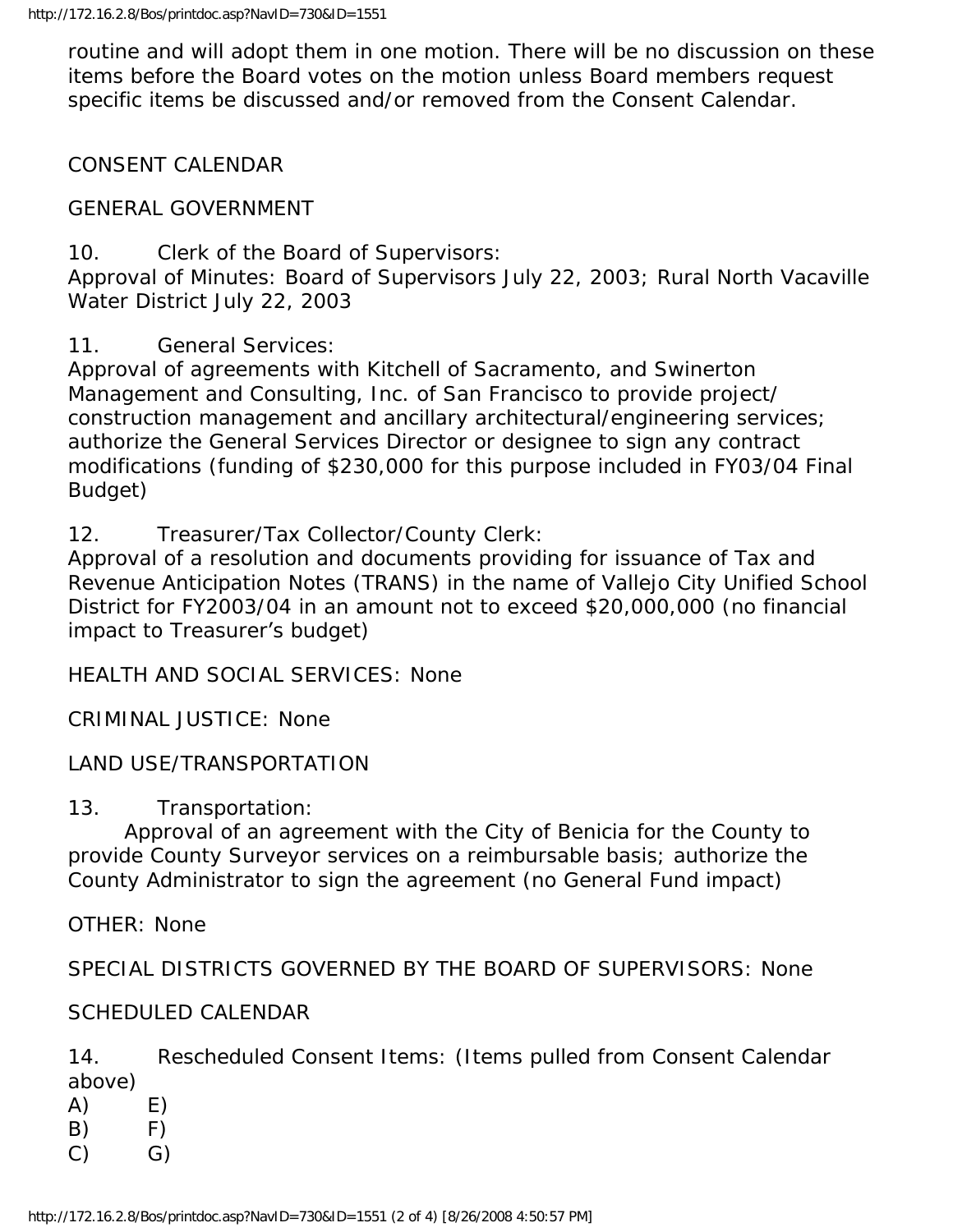$D)$  H)

GENERAL GOVERNMENT

15. County Administrator:

 Receive a presentation from Gerald Raycraft, Planning Director with the Bay Area Alliance for Sustainable Communities; consider adoption of a resolution in support of the Bay Area Alliance for Sustainable Communities Compact for a Sustainable Bay Area

HEALTH AND SOCIAL SERVICES: None

CRIMINAL JUSTICE: None

LAND USE/TRANSPORTATION

16. Environmental Management:

Conduct a noticed/published hearing to consider adoption of a Negative Declaration and approval of Rezoning Petition No. Z-02-07 of Jeff Scrogings to rezone a 24 acre parcel located at the Northeast corner of Midway Road and Hwy 505 (APN 106-210-29) from Exclusive Agriculture (A-20) to Park (P) to facilitate the operation of a paintball park; adopt the ordinance enacting the amendment to rezone the subject property (waive reading of the ordinance by majority vote)

OTHER: None

MISCELLANEOUS ITEMS

- 17. Appointments/Resignations to Boards and Commissions:
	- A) Board of Supervisors: Reappointment of James Lewis to the Community Action Agency
	- B) Health and Social Services:

 Approval of amendments to the Bylaws of the Maternal, Child and Adolescent Health (MCAH) Advisory Board

C) Health and Social Services:

 Reappointments of Cris Gallagher, Lois A. Simmons, Saundra P. Jones, Ila Maki, Vinda Guzman and Jacque Wolfram to the Maternal, Child and Adolescent Health (MCAH) Advisory Board

18. Adjourn:

## MEETING CALENDAR

8/12 4:00 p.m. Maternal, Child, and Adolescent Health